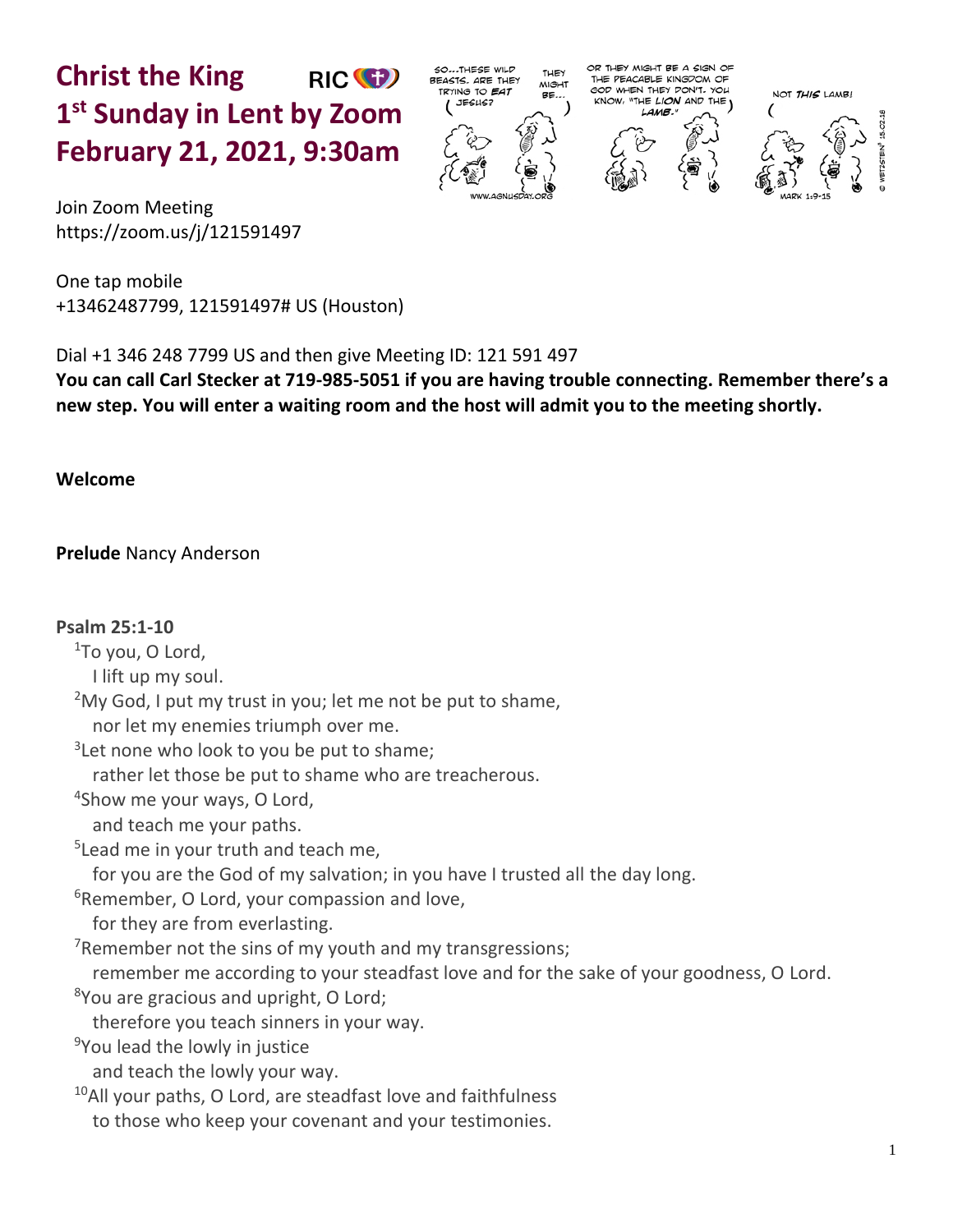#### **\*Confession and Forgiveness**

Blessed be the holy Trinity,  $\pm$  one God, the keeper of the covenant, the source of steadfast love, our rock and our redeemer. **Amen.**

God hears us when we cry, and draws us close in Jesus Christ. Let us return to the one who is full of compassion.

Fountain of living water, **pour out your mercy over us. Our sin is heavy, and we long to be free. Rebuild what we have ruined and mend what we have torn. Wash us in your cleansing flood. Make us alive in the Spirit to follow in the way of Jesus, as healers and restorers of the world you so love. Amen.**

Beloved, God's word never fails.

The promise rests on grace: by the saving love of Jesus Christ,

the wisdom and power of God, your sins are  $+$  forgiven, and God remembers them no more. Journey in the way of Jesus. **Amen.**

#### **\*Greeting**

The grace of our Lord Jesus Christ, the love of God, and the communion of the Holy Spirit be with you all. **And also with you.**



#### **\*Hymn of Praise** *Eternal Lord of Love, Behold Your Church* ELW 321 vs. 1

Text: Thomas H. Cain, 1931-2003 Music: OLD 124TH, *Trente quatre pseaumes de David*, Geneva, 1551<br>Text © Thomas H. Cain. Used by permission of estate.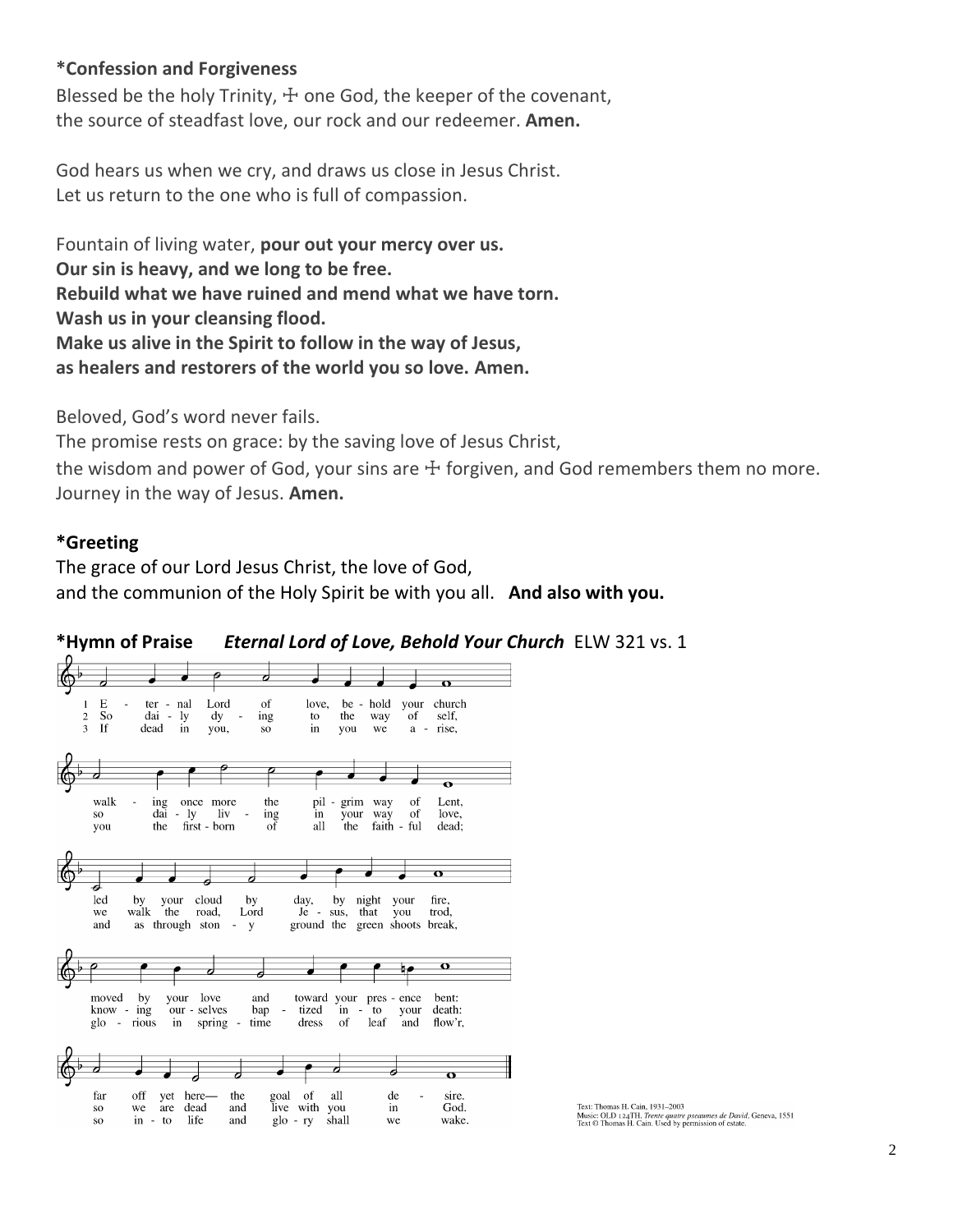### **\*Prayer of the Day**

Holy God, heavenly Father, in the waters of the flood you saved the chosen, and in the wilderness of temptation you protected your Son from sin. Renew us in the gift of baptism. May your holy angels be with us, that the wicked foe may have no power over us, through Jesus Christ, our Savior and Lord, who lives and reigns with you and the Holy Spirit, one God, now and forever. **Amen.**

## **Reading: 1 Peter 3:18-22**

*As God acted through Christ's suffering and death to bring us to God, so God acts through baptism to save us from a sinful existence. This spiritual cleansing marks our new life in Christ.*

 $18$ Christ also suffered for sins once for all, the righteous for the unrighteous, in order to bring you to God. He was put to death in the flesh, but made alive in the spirit,  $19$ in which also he went and made a proclamation to the spirits in prison,  $^{20}$ who in former times did not obey, when God waited patiently in the days of Noah, during the building of the ark, in which a few, that is, eight persons, were saved through water. <sup>21</sup>And baptism, which this prefigured, now saves you—not as a removal of dirt from the body, but as an appeal to God for a good conscience, through the resurrection of Jesus Christ,  $^{22}$ who has gone into heaven and is at the right hand of God, with angels, authorities, and powers made subject to him.

Word of God. Word of Life. **Thanks be to God.**



**\*Gospel Acclamation** ELW 328 vs. 1



# The gospel according to Mark chapter 1. **Glory to you, O Lord.**

### **\*Mark 1:9-15**

*The Spirit that comes upon Jesus at his baptism sustains him when he is tested by Satan so that he might proclaim the good news of God's reign.*

 $9$ In those days Jesus came from Nazareth of Galilee and was baptized by John in the Jordan.  $^{10}$ And just as he was coming up out of the water, he saw the heavens torn apart and the Spirit descending like a dove on him. <sup>11</sup>And a voice came from heaven, "You are my Son, the Beloved; with you I am well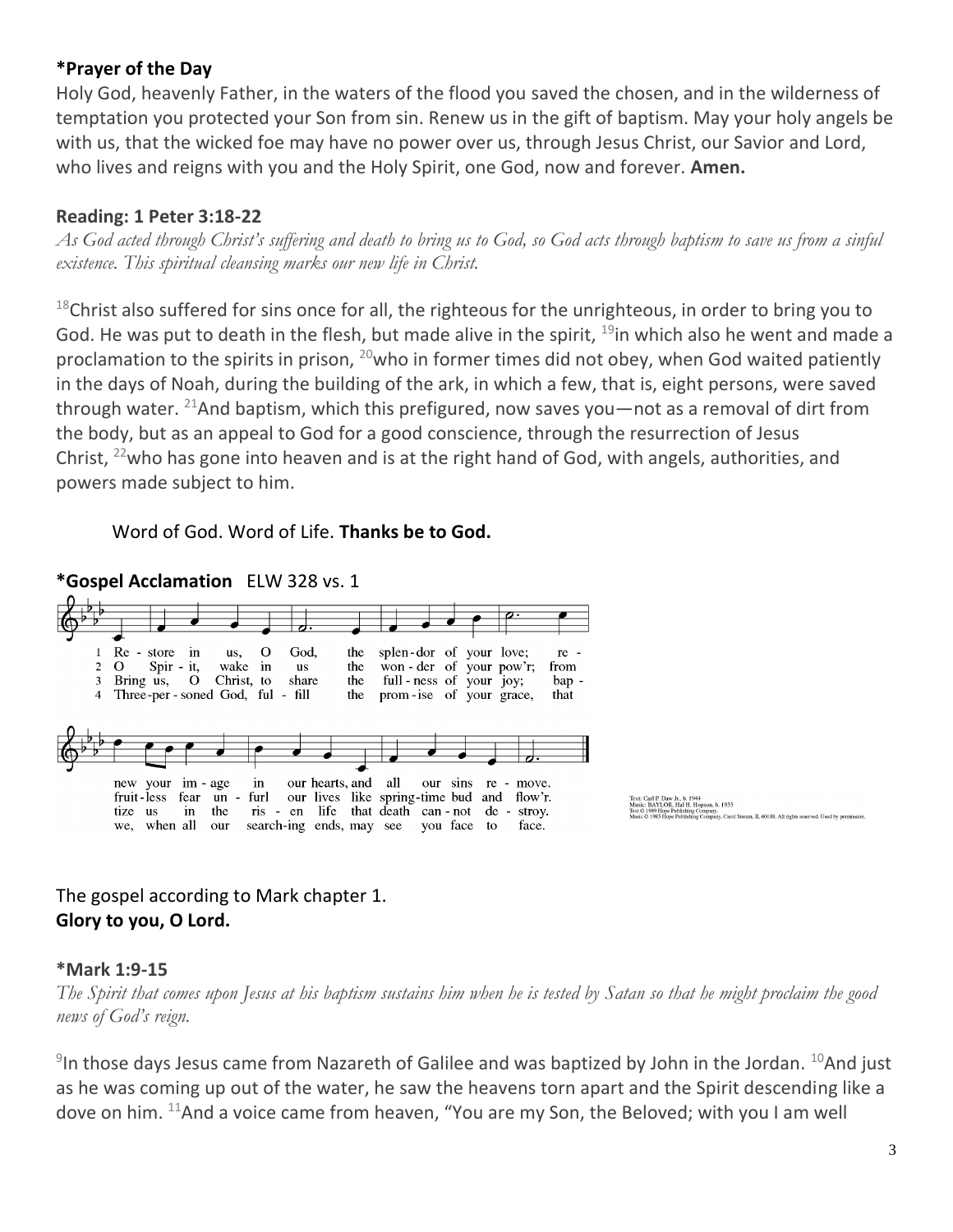pleased."  $^{12}$ And the Spirit immediately drove him out into the wilderness.  $^{13}$ He was in the wilderness forty days, tempted by Satan; and he was with the wild beasts; and the angels waited on him.  $^{14}$ Now after John was arrested, Jesus came to Galilee, proclaiming the good news of God,  $^{15}$ and saying, "The time is fulfilled, and the kingdom of God has come near; repent, and believe in the good news."

The good news of the Lord. **Praise to you, O Christ.**

### **Children's sermon**

#### **Sermon**



**Hymn of the Day** *Lord, Keep Us Steadfast in Your Word* **ELW 517**

#### **Prayers of Intercession**

Relying on the promises of God, we pray boldly for the church, the world, and all in need.

Hear us, O God. **Your mercy is great.**

We entrust ourselves and all our prayers to you, O faithful God, through Jesus Christ our Lord. **Amen.**

#### **Peace**

The peace of Christ be with you always. **And also with you.**

### **Offering Message**

**Children's Song** *The B-I-B-L-E* (sing twice) **The B-I-B-L-E Yes, that's the book for me I stand alone on the Word of God The B-I-B-L-E**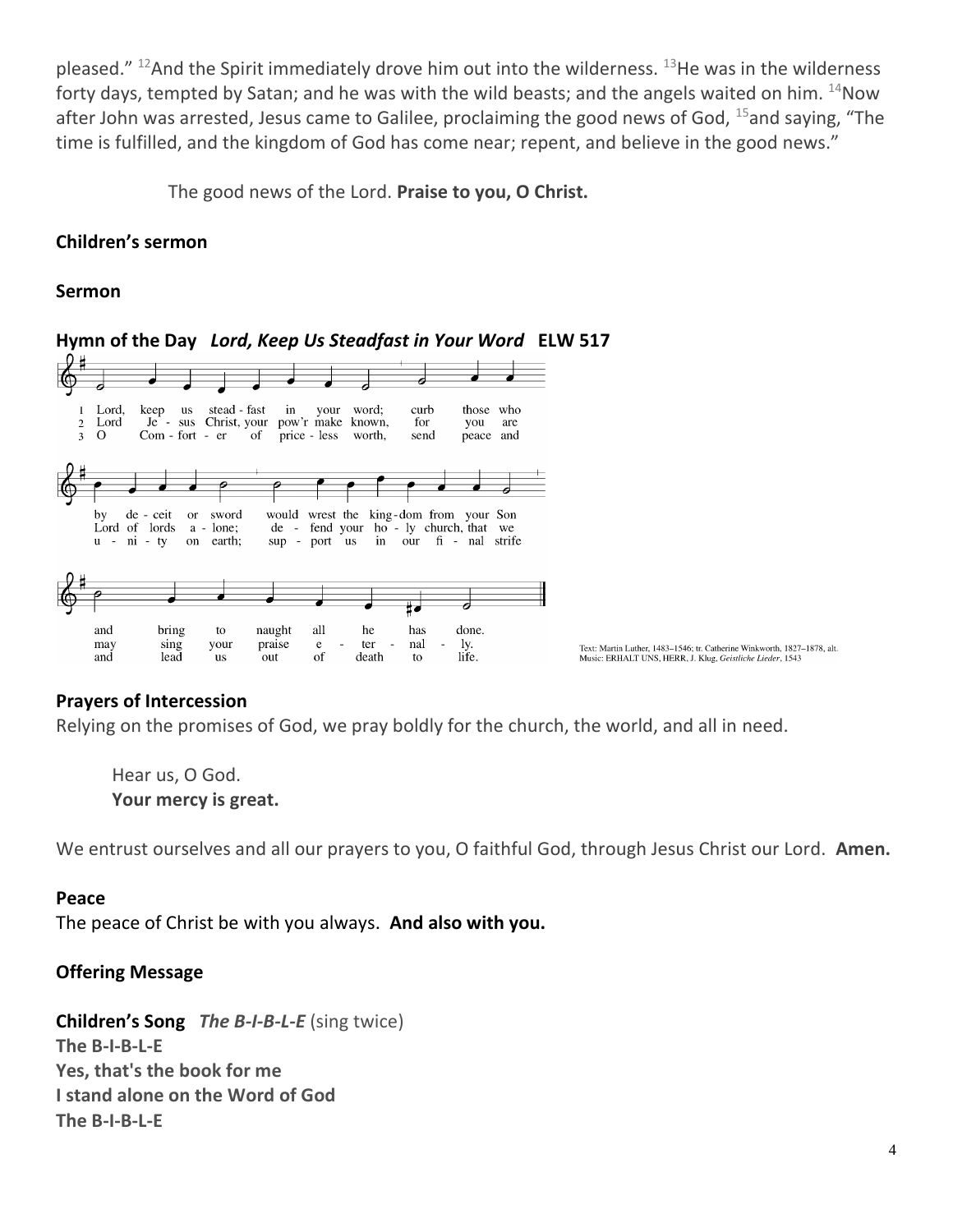## **Offering Prayer**

Faithful God, you walk beside us in desert places, and you meet us in our hunger with bread from heaven. Accompany us in this meal, that we may pass over from death to life with Jesus Christ, our Savior and Lord. **Amen.**

**\*Lord's Prayer Our Father in heaven, hallowed be your name, your kingdom come, your will be done, on earth as in heaven. Give us today our daily bread. Forgive us our sins as we forgive those who sin against us. Save us from the time of trial and deliver us from evil. For the kingdom, the power, and the glory are yours, now and forever. Amen.**

### **Announcements**

#### **\*Blessing**

You are what God made you to be: created in Christ Jesus for good works, chosen as holy and beloved, freed to serve your neighbor. God bless you  $\pm$  that you may be a blessing, in the name of the holy and life-giving Trinity. **Amen.**